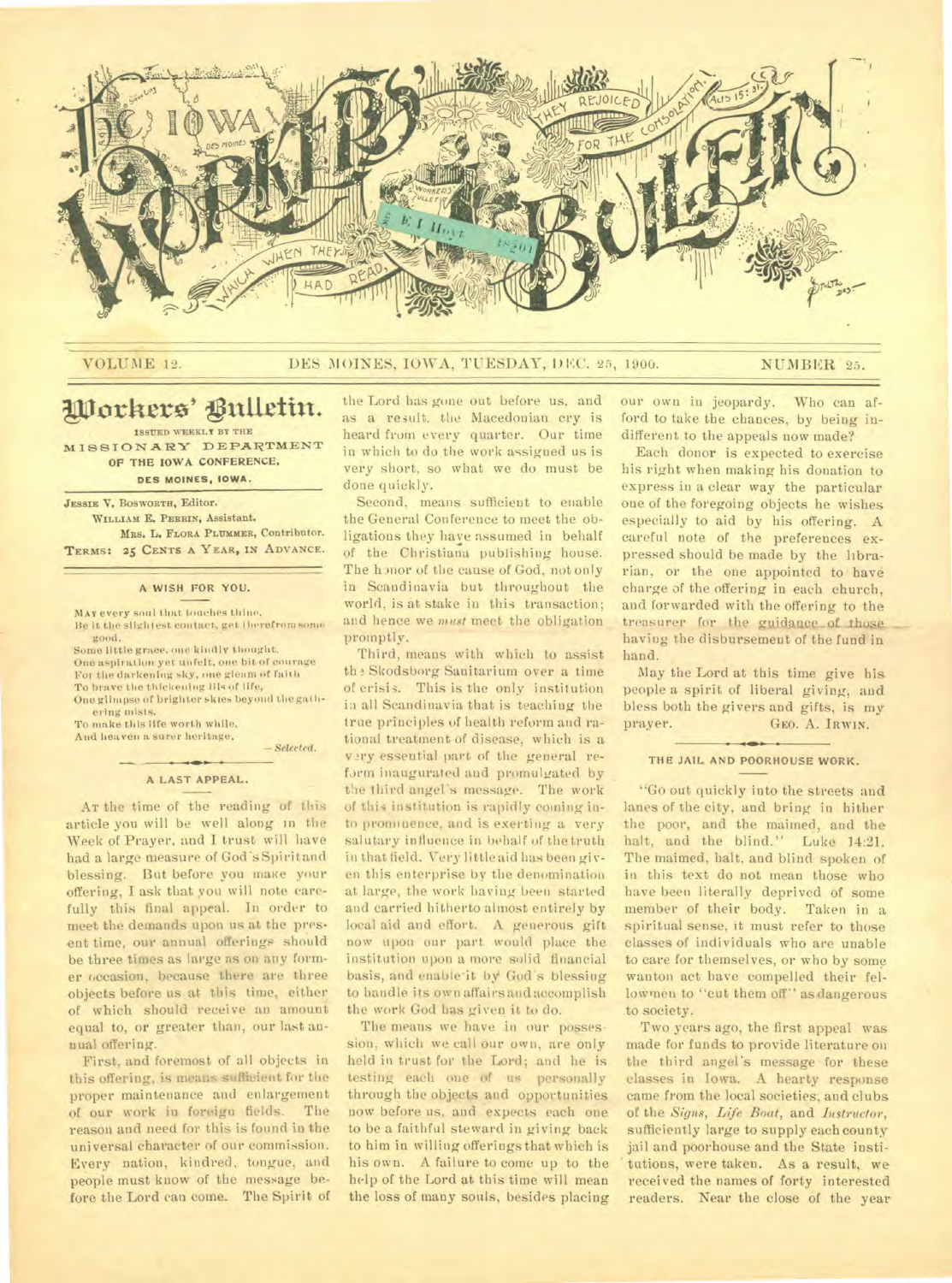another call was made, our brethren and sisters again responding with the means to pay for the papers. An increasing interest has been manifested in the papers and in the study of the Word, a number of the **sheriffs and**  overseers becoming interested. **have received several requests from inmates of the poorhouses and jails for Bibles.** 

**Brethren, shall we refuse the Word of Life to, those who ask us for it? God has many precious jewels among these people; and** the message comes to **us that "Any region that is left** *in darkness testifies of our unfaithfulness."*  **Not one among us would like to see this good work** abandoned; but there is no way to carry it forward except by donations from its friends. Remember that pennies, nickles, and **dimes are always acceptable to God if given with a willing mind.** 

**The following extracts will give you some idea as to how the papers are received:—** 

I thank you for sending the papers to us unfortunates. I read the Life Boat and the two other papers, and by reading the *Life Boat* I have taken the pledge not to drink any more. I would like to have some correspondence with you. Please send me a Bible; I have no money to buy one.—An inmate Allamakee Co. Poor Farm.

The papers have come regularly, and *are* read with much pleasure, perhaps by our own family more than the inmates, as they are mostly foolish.or partially insane....I thank you for your kInduess.—Buena Vista Co. Poor Farm.

In regard to your papers: They have come regularly, hitve pleased many, and changed *a*  few. Christian correspondence would be quite an encouragement to them, Below find names. —Clayton Co. Poor Farm.

The inmates are very thankful to you for sending the papers, and would like to have you continue them. They *are* quite a consolation to them. Space will not allow me to give the names of those Interested. They are all well pleased with theni.—Monroe Co. Poor Farm.

Your papers are the only religious papers the inmates get, and a few county papers. I think<br>your papers are welcome visitors to the poor.— Sioux Co. Poor Farm.

In regard to the Inmates who read your papers, their names are as follows: (gives three names). These three look for the papers every time they come. There are others that read them all, but are not so anxious for them: The most of our inmates are foreigners.—Woodbury CO. Poor Farm.

At Mr. K—'s request. I answer your letter. The papers have come regularly, and we have been pleased to receive them. I think them an -encouragement to try to live a Christian life. If you feel inclined, you might open correspondence with (glies two names) and myself, as we are all interested readers of your papers. *May*  God bless and prosper you *ail in* your good work. Your sister in Christ.—An Inmate of Jefferson Co. Poor Farm.

Some read them and some do not. Some are very glad to get them. I think that they have a good influence on all who do read them. Those most interested in them are gone. I know not where. No one can tell where or when bread cast upon the waters will be found: The majority in jail rather read novels and smoke cigarettes and play cards than read good reading. Those in for the first time are the ones who choose the good reading as a rule.—Davis Co. Jail.

The papers are doing some good among those here, I think, for. they get them and read thrill over several Unies.—Hancock Co..1ah i.

The prisoners are quite interested in them. Of course we only keep prisoners for a short time; then they go and others take their places. I think that as a rule they are benefited by your papers. They are always glad to get them, and read them—Jones Co. Jail.

In regard to the papers we have been receiv-Ingregularly, will say, we are glad to reeelye them. I always spread them around in different places so they are always read. I wish you well in all your work.—Osceola Co. Jail.

The papers have come regularly. I am unable to say anything in regard to the influence of the same, owing to the frequent changes of the inmates. but think that they do good. Some are glad to receive them, but not all; for many, as you well know. are hardened in crime, **hence**  some ignore literature of this class. On the whole. I think the Interest sufficient to justify the continuance of them another year. and would suggest that you do this.—Poweshiek Co. Jail.

The boys look forward to the day they are due, with pleasure and unxlety. They have come regularly. and .1 think some have been influenced by them to do better.—Pottawattarnie Co. Jail.

## **FIELM REPORTS.**

#### THE BOOK WORK AMONG THE CHURCHES.

IT has now been about five weeks since we started out in the interest of "Christ's Object Lessons." During this time we have been at the following named places visiting churches, companies, and isolated ones: . Ames, Story City, Nevada, Marshalltown, Gilman, Tama, Beaman, Traer, Grundy Center, Waterloo, Cedar Falls, Waverly, Grinnell, Montezuma, Brooklyn, Monroe. The brethren and sisters have shown a willingness to enter heartily into this work, and several hundred copies of the book were taken as a commencement; and we trust several hundred more will be ordered when they become thoroughly organized and started in the work. Some have commenced canvassing and have had good success. One sister canvassed two afternoons, and took eleven orders for the book, besides thirteen orders for "Best Stories from the Best Book." She writes: "I never enjoyed doing anything as **I** do selling 'Object Lessons.' I feel sure it is the Lord's<br>work.'' One brother canvassed six One brother canvassed six hours, and took nine orders. Thus we see that the Lord's promise is verified: "God will make the movement for the help of our schools a success if it is made in a free, willing spirit as to the Lord."

Personally, we have enjoyed much

of the blessing of the Lord in this work ;and have had some blessed experiences. Our hearts have been made tender, and we have, been drawn closer to our dear brethren and sisters, as we have witnessed their willingness and determination to place themselves on the Lord's side and move on with the body. We verily believe the Lord is preparing his people for a greater work and for his soon coming. When our churches are all reconciled and unified and all moving forward in one solid front, the Lord's work in the earth will soon be accomplished and he will come and take his faithful children home. N. C. BERGERSEN,

**J.** W. DORCAS.

#### SOUTH-WESTERN IOWA.

SINCE reporting last. I have held meetings with almost all the churches in south-western Iowa. At nearly every place the brethren and sisters entered heartily into the work, and voted to take their allotted number of "Christ's Object Lessons." The Lord comes very near to those who yield fully to him. "Those who will place themselves decidedly on his side, be will give a willing mind." "He will bless the one who works out the spirit which He works in." **I** know this work can not be done by *our* efforts. "Not by might, nor by power, but by *my spirit,* saith the Lord." If we all take hold of this work, helping "to the utmost of our ability.... by sanctified energy and much prayer, we shall see the glory of God." "Ministering angels will be round about the workers." "Ah Lord God! behold, thou hast made the heaven and the earth by thy great power and stretched-out arm, and there is nothing too hard for Jer. is nothing too hard for thee. Fer.<br>32:17. I am so thankful to have a part in this glorious work, and I know the Lord is able to keep his word.

E. G. OLSEN.

## THE BOOK WORK.

I HAVE just delivered thirty-three copies of "Christ's Object Lessons." The people seemed glad to get them. One man who has read the book says, "It's worth its weight in silver." I am convinced.that now is the time to push this work. "Great blessings will come to those who take hold of this matter just now. Let no discouragement be offered by our ministers, as though it were not a proper thing to do. They should take hold of this wJrk. If they do it aright, cheerfully, hopefully, they will find it a very great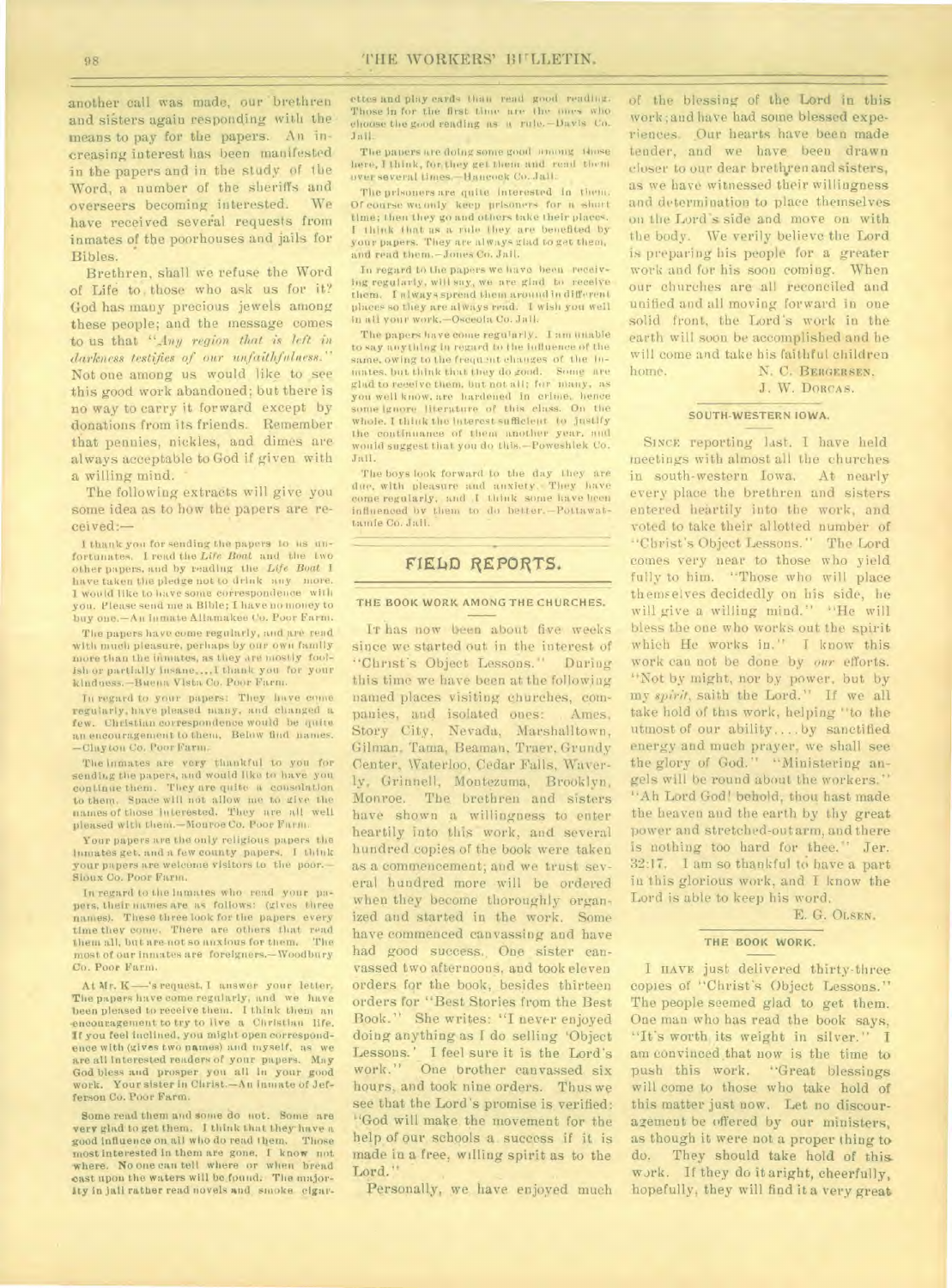blessing." I have found this to be true.

"God will make the movement for the help of our schools a success, if it is made in a free, willing spirit, as to the Lord." God desires to bless his people and make them a blessing. If :all engage in this great work just now, soon "the jubilee song of freedom" will "be sung throughout our borders." 'Times are good, and the people are now willing to buy our literature. But who knows how soon hard times will return, or, as in Canada already, the people everywhere may be warned .against our books. Let every one awake to our opportunity just now. Each individual who does his part will .surely be richly repaid; but unless we move as a united people, a great blessing will be withheld, and the loyal may be held in bondage by the unfaithful. Jee. 43:5-7.

## P. PARK ADAMS.

#### CEDAR RAPIDS.

DR. AMELIA ZIPF has been with us a few days, and we have enjoyed her work very much. Our Christian Help Band is already doing active. work. Last Sunday witnessed a decided victory for our little church here. The Lord came near, and blessed beyond our highest anticipation, for which we praise his name. Bro. N. M. Jorgensen was with us two evenings, and encouraged the work.

MRS. M. L. FIELD.

## **OBITUARY.**

**EIDEMILLER.—Died** Nov. 28, 1900. at Middletown, Iowa. Mrs. Margaret Eidemiller, aged nearly 77 years.

Sister Eidemiller accepted present -truth when Bro. Martin Stuckrath labored in that vicinity ; about seven years ago. For two years she has been a member of the Burlington -church. Her health began to fail early in the fall, and it seemed that she was impressed that her life soon **would** be ended. She found much comfort in reading the Scriptures, and about the last words to her children were: "Be faithful to the Lord, and remain by his truth, and all will be well." We laid her away to rest until the Lifegiver shall call, and the dead hear his voice and come forth. She leaves an aged<br>husband and children to mourn. The husband and children, to mourn. funeral services were conducted by the writer at her daughter's home at Middletown, in the presence of many<br>friends. CARL JENSEN. CARL JENSEN.

## **TtiE BOOK WORK.**

#### ENCOURAGING.

ABOUT a year a half since, a man who was traveling through Kadina, stopped to spend Sunday at a boarding house:, where he saw a copy of "Thoughts on Daniel and the Revelation." He began to read it, and became so interested that he was unwilling to leave it, and so paid a week's board to stay and finish reading it through. At this time he was a Roman Catholic; but as he read, the Spirit of the Lord carried the truth home to his heart, and after giving the matter a careful study, he decided to "obey God rather than man." He at once began to observe the Sabbath of the Lord, and to work for the salvation of *others.—Australian Union Conference Record.* 

MISSES PHEBE VOSBURG and Cora Davis went last week to enter Union College. Misses Susan and Mary Haskell are planning to take the special instruction for canvassers, whith begins the first of January.

Bao. 0. N. CONKLIN writes: "There is nothing like canvassing a territory thoroughly. In my territory, which is about twelve miles long and nine miles wide, every home has some of our reading matter. When spring opens I will try to enter territory farther north and work it as fast as possible."

DAY by day man has his blessings from God. Day by day man has his work for God to do. God gives to-day no strength for to-morrow's needs. Why should man worry to-day over tomorrow's duties, or dangers, or lack? Sufficient unto the day is the evil thereof—and the *good.—Sel.* 

#### CANVASSING REPORT FOR WEEK END-ING DEC. 14, 1900.

| Hrs. Ord. Val. Helps.<br>COMING KING AND HERALDS OF MORNING. |                            |  |                |  |
|--------------------------------------------------------------|----------------------------|--|----------------|--|
|                                                              |                            |  |                |  |
|                                                              |                            |  |                |  |
| OBJECT LESSONS.                                              |                            |  |                |  |
|                                                              |                            |  | 82.00          |  |
| MISCELLANEOUS.                                               |                            |  |                |  |
|                                                              |                            |  | \$1.05         |  |
| DELIVERIES.                                                  |                            |  |                |  |
|                                                              | Books. Value. Helps. Lost. |  |                |  |
| Phebe Vosburg34 \$34.00 \$23.00 0                            |                            |  |                |  |
| Cora M. Davis 14 14.00 7.25                                  |                            |  | $\overline{2}$ |  |
| H. F. Lamb 3 3.00                                            |                            |  |                |  |
| SUMMARY.                                                     |                            |  |                |  |
|                                                              |                            |  | 5              |  |
|                                                              |                            |  | 8              |  |
|                                                              |                            |  |                |  |
|                                                              |                            |  |                |  |
|                                                              |                            |  |                |  |

Value of deliveries \$ 51.00

## THE SABBATH-SCHOOL.

**CONDUCTED BY MRS. JESSIE** L. **ADAMS.** 

#### RE-ORGANIZING A SABBATH-SCHOOL.

SHOULD the membership be carried from one quarter to another the same as from one Sabbath to another, **or** do you consider the school re-organized every quarter? Please tell just how you would proceed on the first Sabbath of the quarter. Should a new list he made In the record books every quarter?

' According to the present arrangement, officers are elected each quarter, and the school is virtually re-organized. The close of the quarter affords a good opportunity for making changes in classes, divisions, etc., and we can not see how anything can be gained by carrying the membership from one quarter to another. Not that the names of all the members are to be dropped from the records, by any means, but the attendance and scholarship are not to be taken until they do attend.

The following plan has been adopted by many schools: During the week just previous to the first. Sabbath of a new quarter, the officers and teachers meet together and decide just what changes they wish to make in the school. Then the secretary copies the names in the class record books (or, what is better still, on single sheets ruled-just like the class record books). The names of all who were members of the school the last Sabbath in the quarter are copied in the books or on the slips. Then the teachers are instructed not to take the .record of any scholar until he attends the school; but just as soon as he does attend, his record is taken and he becomes a member of the school. In this way the record is kept clean. If slips have been used, the record can be kept on these for two or three Sabbaths, and then the names of those scholars who have attended transferred to the class record books, thus keeping the books in better shape. But simply having the name of a person enrolled on the class record does not constitute him a member of the school.

By having all the names copied that were enrolled the previous quarter. it enables us to keep the scholars in mind and to visit them if they do not-attend. And on the other hand, by not taking their record or counting them-as members of the school until they attend, we keep our record books clean, and the standing of the scholars and school is not lowered.= *Sabbath School Worker. •*